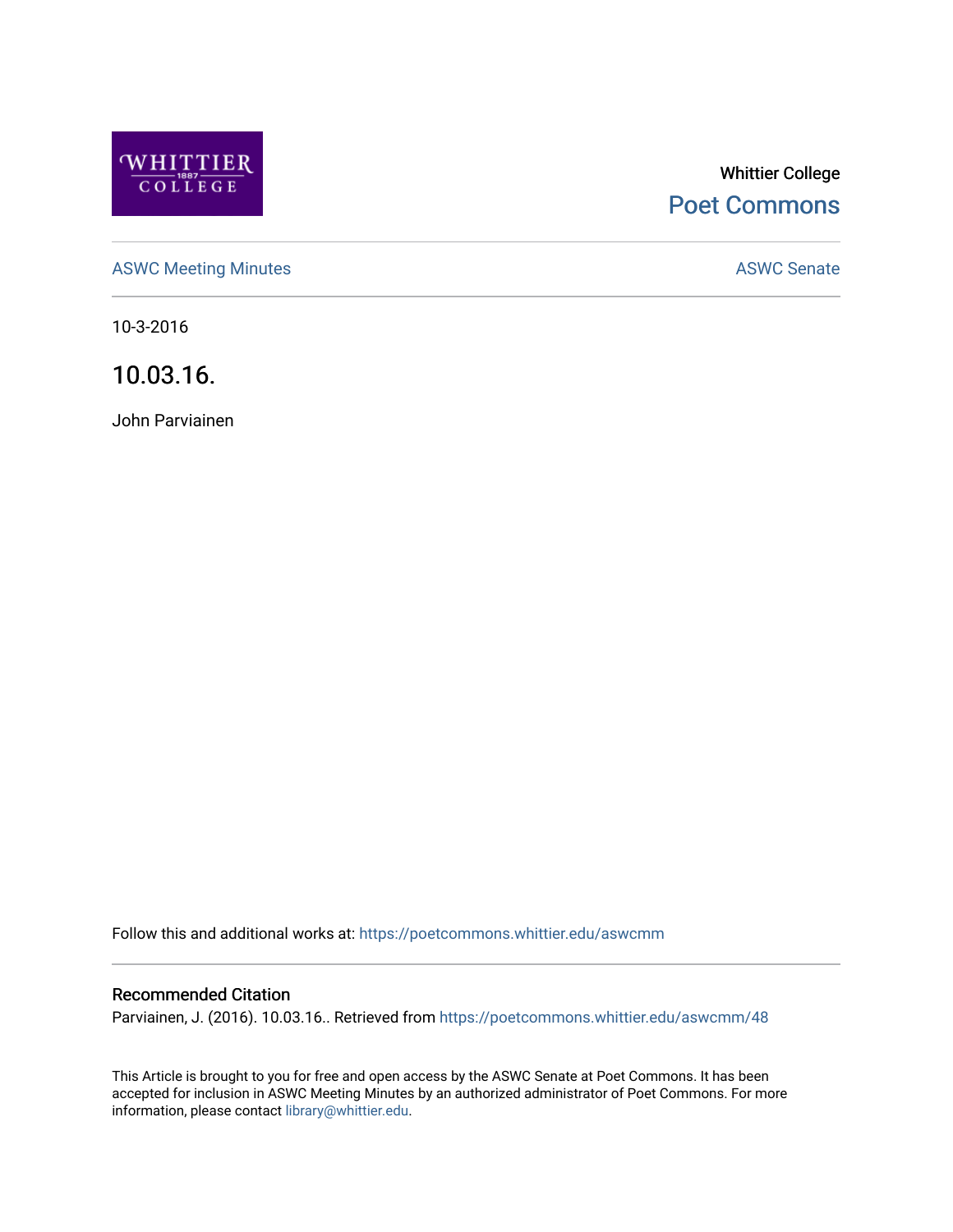

## **Meeting Minutes for October 31, 2016**

- **I. Meeting is called to order at 7:21 PM**
- **II. Moment of Silence**

## **III. Inspirational quote Sen. Brown**

## **IV. Mission Statement**

**a.** The ASWC Senate, as the governing body of the Associated Students of Whittier College, is dedicated to the betterment of the college as an institution and as a member of the broader community. The Senate shall assist on-campus clubs and organizations in creating, promoting and implementing dynamic programs and events that involve students and add value to their educational experience. This body will act as an open forum for students to voice their opinions and desires, always keeping the best interests of the ASWC in mind. In all of its actions, the Senate will serve the students first with integrity, dedication, responsibility and **Read by Sen. Vega**

## **V. Student Research Survery (Siri Wilder, student)**

- **a.** Survey covering sexual relationships for Dr. Scott's research methods class (psychology)
- **b.** 20 minute survey completed at the beginning of the Senate meeting

# **VI. Daniel Ruiz & The Wellness Coalition**

**a.** Daniel Ruiz addressed the ASWC Senate about the 22 Day Push Up Challenge. "22 Kill" is a program to highlight PTSD and other traumatic diseases that veterans face. On average, 22 veterans commit suicide per day due to mental illnesses that they face after war. To show support, a national hashtag has been started and individuals participate by doing 22 pushups. The Wellness Coalition is hosting this event on November 4<sup>th</sup> from 11am-1pm at the Campus Courtyard.

# **VII. Video Production Studio (VPS)**

**a.** VPS has lost its space near CAAS and is asking for Senate's support in finding a new, adequate space. The original VPS location will be changed to a location for students with accommodations to take tests in. Students with accommodations have been expressing real concerns about the need for an adequate test-taking environment. VPS members have drafted a letter for approval by the ASWC Senate, to be sent out to CAAS and administration. The letter states that Dean Good has given VPS a two-week deadline to move out of their space; however, the students in VPS do not believe this is a sufficient amount of time to move out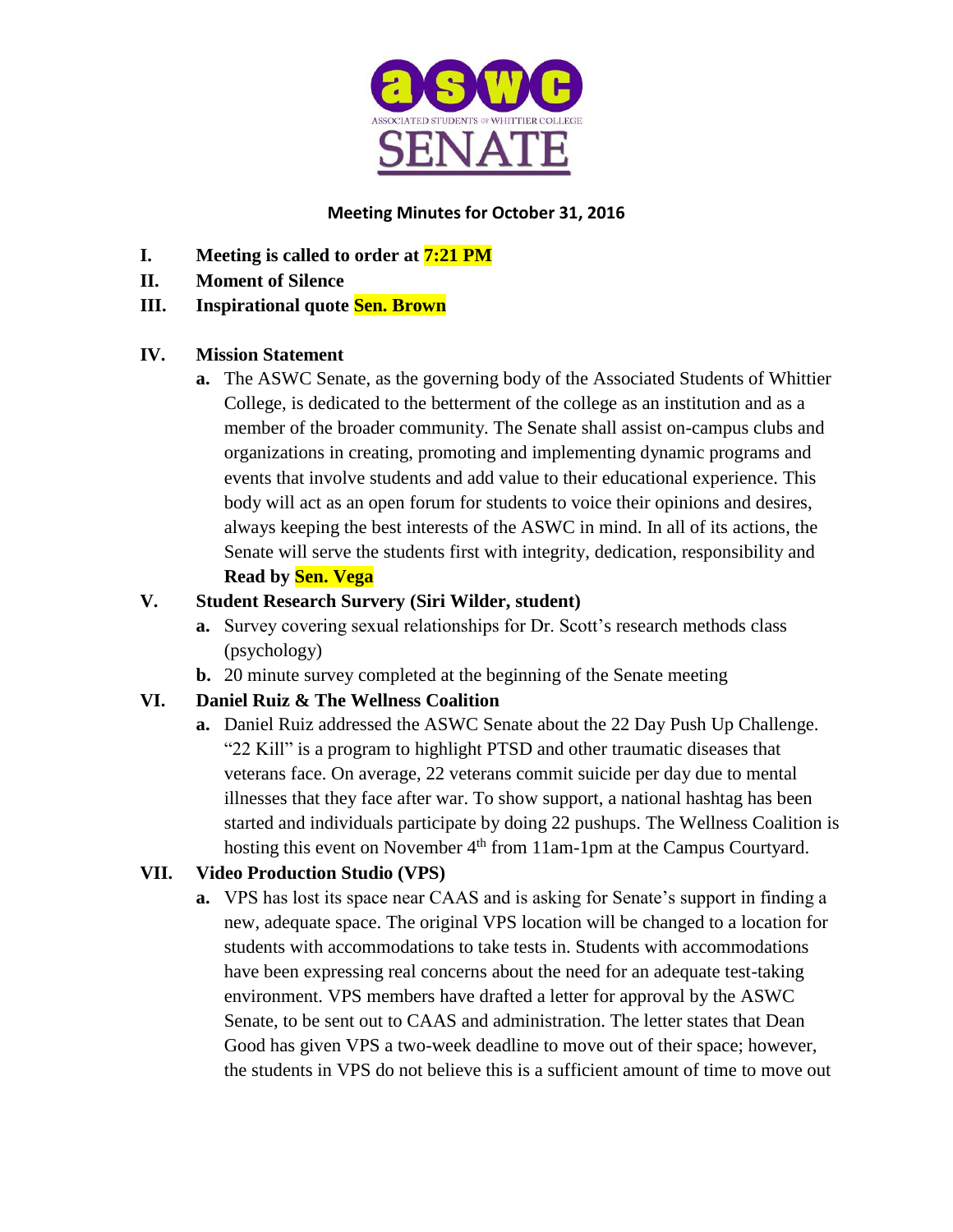and relocate. The students in VPS are asking for the move-out deadline to be changed to Jan Term.

- **b.** Dean Darrin Good and Bianca Vinci (Disabilities Center) is here to speak on this issue. Dean Good apologizes for the mishap in communication, but has been working with Luis Manzo (student, Senior Executive Producer of VPS) to locate a new space for VPS to operate. Bianca Vinci read a letter from students who need a quiet space for test-taking. All students need to be able to succeed on campus.
- **c.** Sen Fossier: where are we at with a new compromise?
- **d.** Dean Good: The students in VPS need to make space for upcoming tests that will be taken this week. We need to ensure that the office is wheelchair accessible and has many testing stations. The compromise that I have offered states that students who comprise VPS have until the first week of Jan Term to move-out. I have offered VPS a space to operate, but VPS rejected my offer (Wardman, second floor).
- **e.** Sen. Vega: The room in Wardman is not a viable option because it is not accessible by all students.
- **f.** Sen. Fossier: As of now, it is not a good idea to support the letter as written. The language needs to be edited to acknowledge Dean Good's compromise of a new deadline. Tonight is not the night to vote on this letter.
- **g.** Sen. Boynton: I move to support VPS in a search to find a viable location in the upcoming weeks. Continuing to talk in Advocacy Committee and discussing the transition would be a sign of support. Also being a part of their search committee will also be supportive.
- **h.** Sen. Vega: I second the motion.
- **i.** Pres. Rashid: Thank you to all parties who are here today. It is great having both sides here so that we can adequately understand both sides of the story and thank you to VPS for having confidence in us to voice your concerns.

# **VIII. Roll Call- Senator Parviainen (Secretary)**

- **a. Present:** President Rashid, Vice-President Dueñas, Treasurer Heymans, Secretary Parviainen, Director Marquez, Director Manning, Representative McMurray, Sen. Blomso, Sen. Gil, Sen. Jacinto, Sen. Scurr, Sen. Pistolesi, Sen. Laguna, Sen. Brown, Sen. Scriber, Sen. Vega, Sen. Bettridge, Sen. Wells, Sen. Boynton, Sen. Chen, Sen. Fossier
- **b. Absent excused:** Sen. Campos, Sen. Angileri
- **c. Unexcused:**

# **IX. Minutes Amendment/Approval**

- **a.** Approved by Sen. Scurr with amendments
- **b.** Seconded by Sen. Scriber
- **X. Daily Calendar Considerations**
	- **a. Penn Rush – William Penn Society**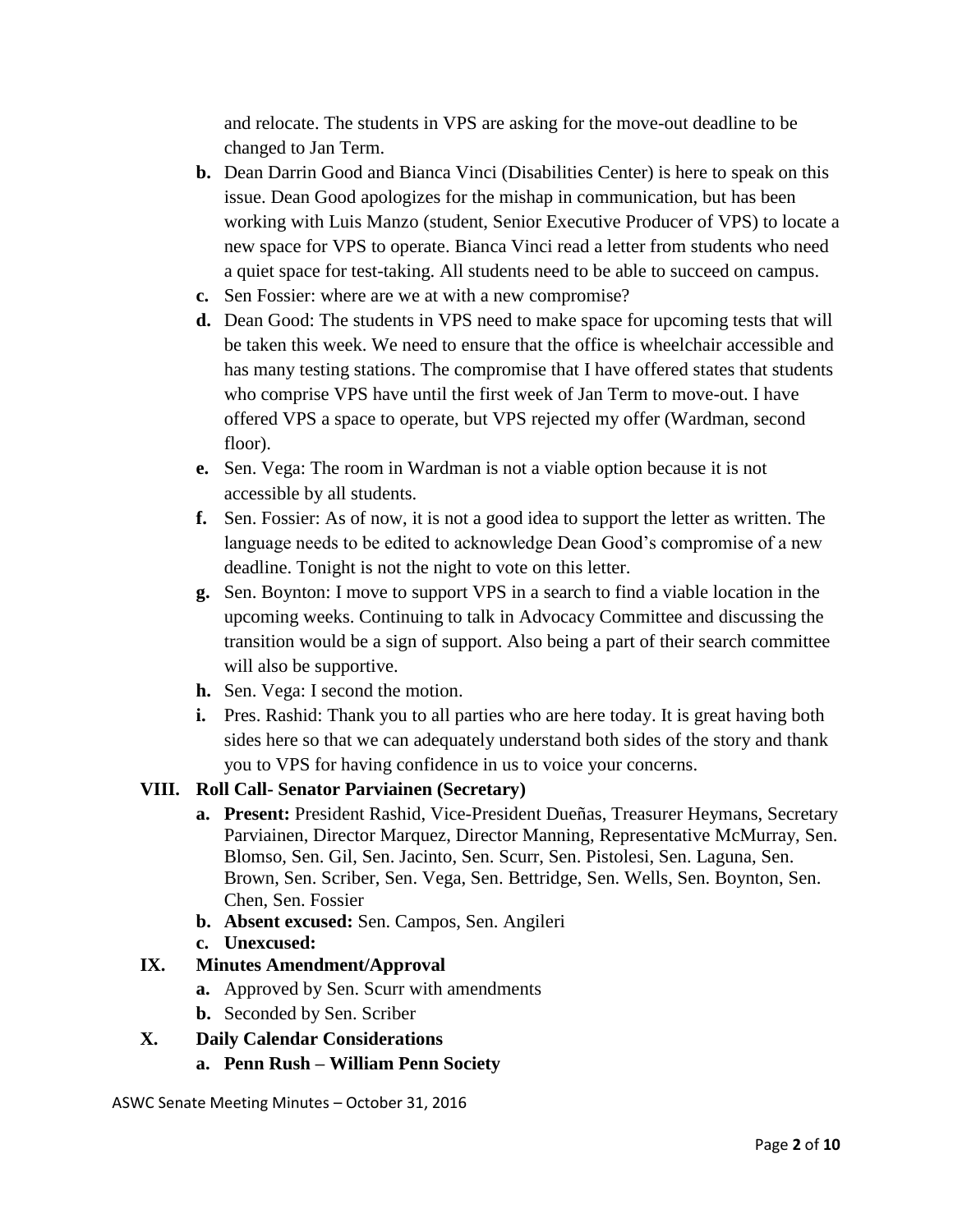a.Requesting \$150 for Rush

- b.Sen. Vega moves to approve funding in requested amount of \$150
- c.Sen. Blomso seconds the motion

### **b. Sachsen Rush – Sachsen Society**

a.Requesting \$150 for Rush

b.Sen. Brown moves to fund this event in the requested amount of \$150 c.Sen. Jacinto seconds the motion

## **XI. President's Message- President Rashid**

**a.** The ASWC has worked hard to create a firm stance on issues on campus and around the nation. Due to the respect of various existing laws, the names of specific individuals or cases will not be discussed during our meetings. However, the ASWC Senate encourages conversations about policy with Whittier PD and Campus Safety. It is imperative that we respect the right to confidentiality. We are not trying to censor anyone's voice. Rather, we want to have conversations in the right frame of mind. I request the chair to move certain issues to miscellaneous.

## **XII. Public Voice**

### **a. Matthew Aranda (Career Center)**

- a.Tomorrow is the B2B on the liberal arts education in the Dezember House from 6:30-8:00pm. There will be an opportunity for the first 150 students to win gift cards when they attend the Grad School Fair.
- b.Sen. Boynton: Constituents would like to request the Career Center to move events to 4-6pm, as opposed to 11-2pm so that all students have the chance to go and are not conflicted with classes.

#### **b. Jewel Boyd(student)**

a.I witnessed a situation on Saturday afternoon. There was an incident on Earlham Dr. I drove by this incident at 110 145 and close to 300. There were 11 total police cars outside the scene. I called Campus Safety and told them about the incident and they told me that, "the police are handling the incident." When I drove by the second time, I saw approximately 20 neighbors outside watching, as well as many ambulances. I called Campus Safety again and did not receive any information on the event. As a student of the college I want to feel safe on campus and to be notified about what is going on around campus. How do we hold Campus Safety accountable? I hope that the table will support me in holding them accountable. My concern is that the incident happened Saturday and that we did not receive any information until today (Monday).

#### **c. Hannah Burgess (Student)**

a.I am here for advice. I am very overwhelmed and saddened about the events that happened this weekend. The only way to respond correctly is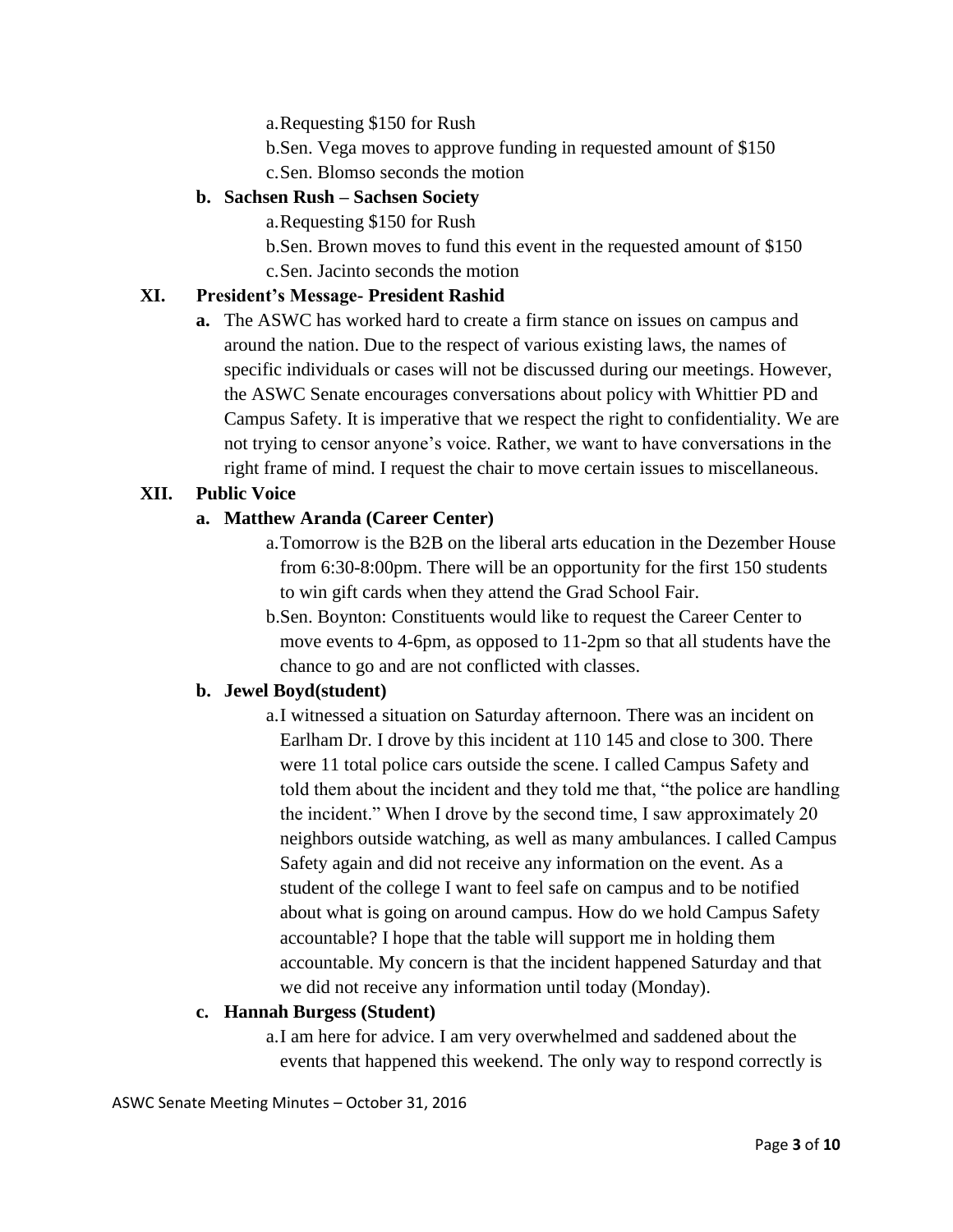to respond as a community. I am asking the Senate on how to adequately respond to this incident.

- b.Sen. Blomso: My fear is that I do not know all of the details about what happened on Saturday. I do not feel comfortable enough making a statement about what happened, rather I would be open to drafting a statement about transparency via Campus Safety.
- c.Sen. Boynton: I think that we should ask Campus Safety to be more transparent and how to better the way that information is sent to students. We should steer away from specifics, but should discuss communication with Campus Safety.
- d.President Rashid: This is an institutional problem that we face at Whittier College. The dispersion of communication to students is a major problem that we face here. There are many actors in play here and we should not limit ourselves to just Campus Safety. Last year we drafted language that requested Whittier PD and Campus Safety to notify students about all criminal activity going on within a three mile radius of campus.
- e.Sen. Brown: The issue is that we as a student body do not feel safe. As an institution that serves people of color, people of different religions and sexual orientations, my constituents believe that the institution should address this issue. We need open dialogue by administration and with the student body.
- f. Sen. Vega: Even as we continue to draft language, I believe that having an outlet for students to breathe is extremely important. I would love to talk with all constituents about the issues that we are discussing tonight.
- g.Sen. Fossier: rather drafting new language, we should concentrate on different departments' failure to comply with already existing language.
- h.Sen. Boynton: We should start discussing the formation of a new Safety Committee so that students can hold Campus Safety accountable.
- i. Vice President Dueñas: Our constitution allows us to create ad hoc committees as needed. This is an instance where we can create an ad hoc committee.
- j. President Rashid: The conversation about communication with departments and students on campus should be held outside of a committee. Senators should take on the role of having these conversations with different departments on campus. If there is not a specific end goal that Senators are trying to accomplish, then language does not do much. We need to have conversations about students not feeling safe on campus, with those departments who are not filtering communication to us.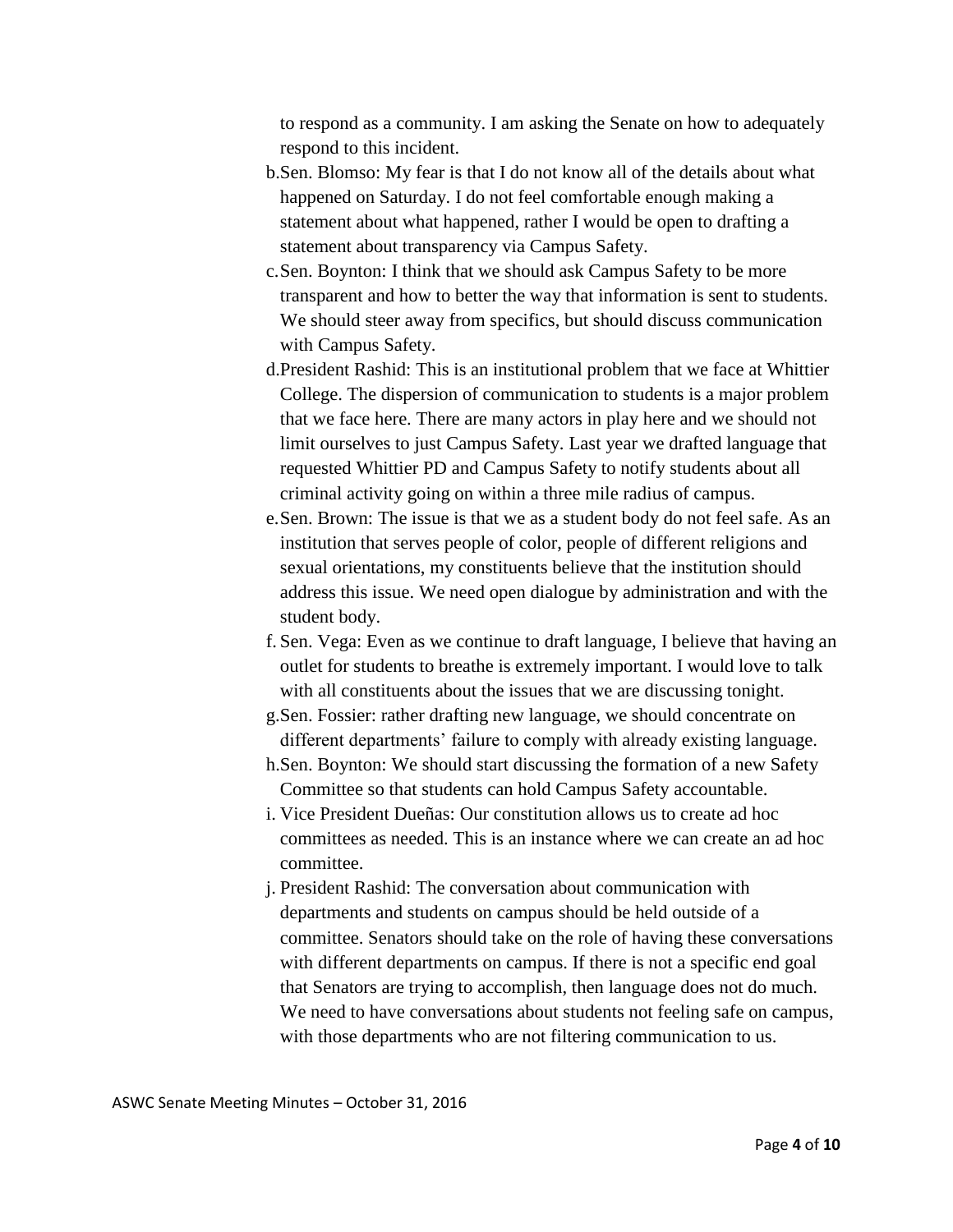- k. Hannah Burgess (student): Question for Dean Hartman: What was so different about Saturday where students did not receive text messages, but students received text messages today about possible dangers?
	- 1. Dean Hartman: The federally mandated Cleary Timely Act that requires schools to notify students of eminent threats on campus. On Saturday, there was no eminent threat posed to the campus, so notifications were not sent out. Today, there was an eminent threat in which notifications were sent out.
	- 2. Sen. Blomso: I plan on reaching out to faculty and department chairs so that information can be streamlined to all parties on campus. Students need to be notified about what happens on campus, but so do faculty. Professors need to know about what goes on throughout our campus, especially if there are instances that will affect academic performance.
	- 3. Sen. Vega: My constituents want to know what is going on every time that there are police offers on campus. If the Whittier Police are on campus, it is because our Campus Security cannot handle a specific issue.
	- 4. President Rashid: Campus Safety is not a police department. The second that Whittier police gets involved, Campus Safety cannot intervene (by law) and thusly acts as normal citizens of the community. Campus Safety and Whittier PD signed a mutual agreement pertaining to this notion.
	- 5. Aubrey Bang Guerin (student): The feeling of being unsafe stems from distrust of administration and Campus Safety. If the two parties can fix their communication blunders, the students would feel safer and would trust those who are hired to protect us.
	- 6. Sen. Brown: What do the members of the public want to see done? Protests? Open dialogue? Town halls?
	- 7. (Member of Public): As a person of color, I believe that a full notification of the students, faculty, alumni, and parents be presented. I would like to see a gathering of the student body to be organized. I would like to see a comprehensive effort by the school to address the events that have led up to today in trying to meet the emotional needs of students on campus. I would like to see more Campus Safety presence in the Campus Center. Anyone can simply walk onto campus via the Campus Center and we need more patrol in that area. I understand that this campus is open to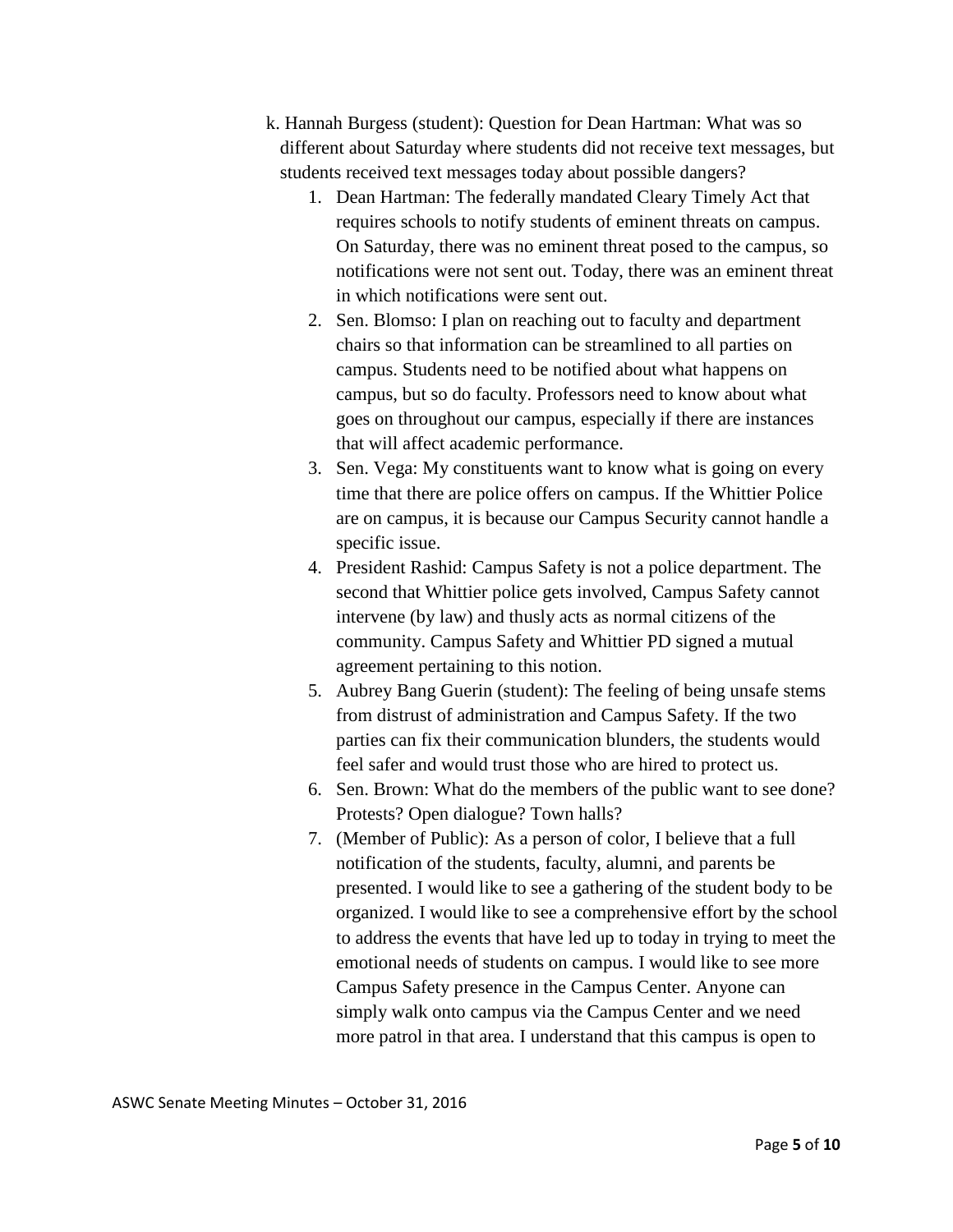the community and needs to stay that way, it needs to be monitored and observed in a more detailed light.

- 8. (Member of Public): Maybe our school should implement certain hours that members of the public cannot come onto our campus. There have been members of the public in the bathrooms that I have showered in, while I was showering.
- 9. President Rashid: Do we need to increase the level of security on campus? Or do we need to be more secluded from the Whittier community? Each has negative implications.
- 10. (Member of Public): We need to have more open discussions on campus, or provide spaces for conversations such as the ones tonight to be had.
- 11. Hannah Burgess (member of public): Putting pen to paper is very important, but it is time for action. I do not know what that action will look like, but action needs to be displayed so that something actually gets accomplished.
- 12. Max Hoversten (member of public): I think it would be difficult to have conversations about closing the campus off from the community because it seems nearly physically impossible.
- 13. Sen. Wells: The fear of police brutality is real. Our actions could potentially damage someone who is already going through this. We need to be careful on how much information that we are disclosing so that we do not open any victims to more trauma or wrongful incrimination.

## **XIII. Treasurer's Report- Treasurer Heymans** (9:30pm)

General Fund Balance: \$13,920.00

Total Funds Allocated Thus Far: \$73,272.65

Operational Account Balance: \$ 11,725.31

Reserve Account Balance: \$8,000.00

Daily Calendar Considerations: \$300. 00

Program Board Account: \$43,101.21

First Year Class Council (FCC): \$2,532.50

Diversity Council (DC): \$2,345.84

Inter-Club Council (ICC): \$4,939.44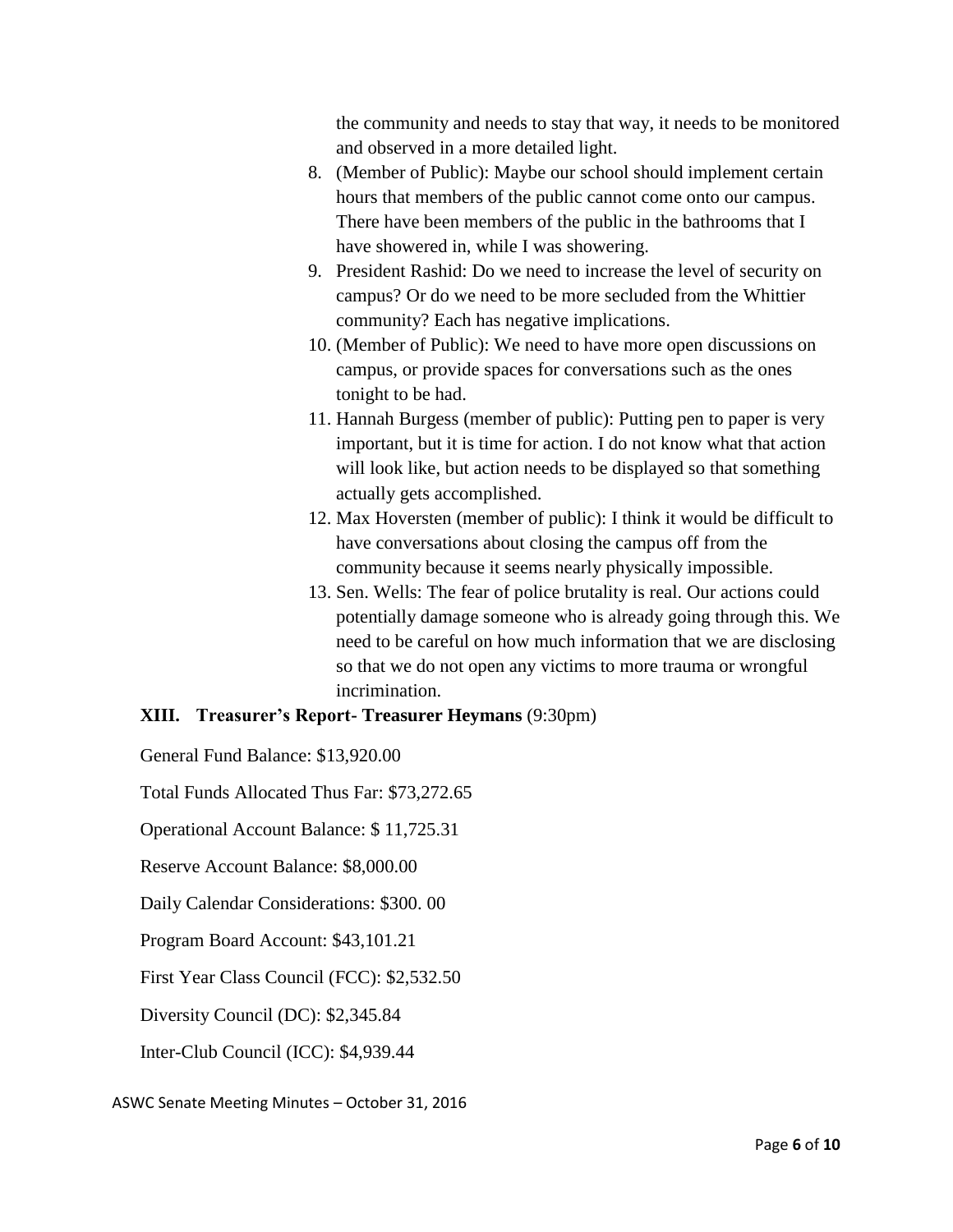Social Justice Coalition (SJC): \$4,424.42

Media Council (MC) Account: \$157,759.61

Student Athletic Advisory Committee (SAAC): \$1,550.54

Inter-Society Council (ISC): \$3,334.63

Academic Affairs Council (AAC): \$2,720.00

#### **XIV. Constituent Reports**

- **a.** Academics Affair Council- *Sen. Blomso* 
	- **a.** Due to conflict in schedules, I will be trying to meet again with students in Religious studies and English department.
- **b.** First Year Class Council- *Sen. Gil*
	- **a.** Is it possible to have ice machines in a more central location for athletes? Or for water coolers to be out for student usage? Coming into the CI can be a bit of a hassle when the CI is not closed.
- **c.** Commuter Representative *Sen. Jacinto*
	- **a.** I have been working with Nadine from LEAP to make a survey for commuters. We will be raffling a gas gift card for students who complete survey. The next commuter meet up will be November  $17<sup>th</sup>$  at  $11:30$ pm.
- **d.** Residential Hall Representative *Sen. Scurr*
	- **a.** In Stauffer Hall, the TV has burned out from over usage and from being left on. The TV will not be replaced as of right now as a reminder to students that these things are a privilege and if not taken care of, they will not be replaced. A tree has fallen outside of Turner. There are no water filters on the third floor of Turner. Foosball table in Johnson has come in and is great. The ASA Spike it Up! event was great!
- **e.** Student Body Representative *Sen. Pistolesi*
	- **a.** As of Saturday, the AC in Turner has not been working. A constituent asked me today what time the gate to the pool closes.
- **f.** Student Body Rep- *Sen. Laguna*
	- **a.***.* Spike it Up was great! Dr. Barlow wants to thank the table for supporting the initiative to create a sports management major.
- **g.** Student Body Rep- *Sen. Brown*
	- **a.** What can we do to move forward about what we discussed in public voice?
- **h.** Student Body Rep- *Sen. Scriber*
	- **a.** A form for local transportation will be going out soon! I apologize for not finishing this project earlier.
- **i.** Diversity Council Representative Sen. Vega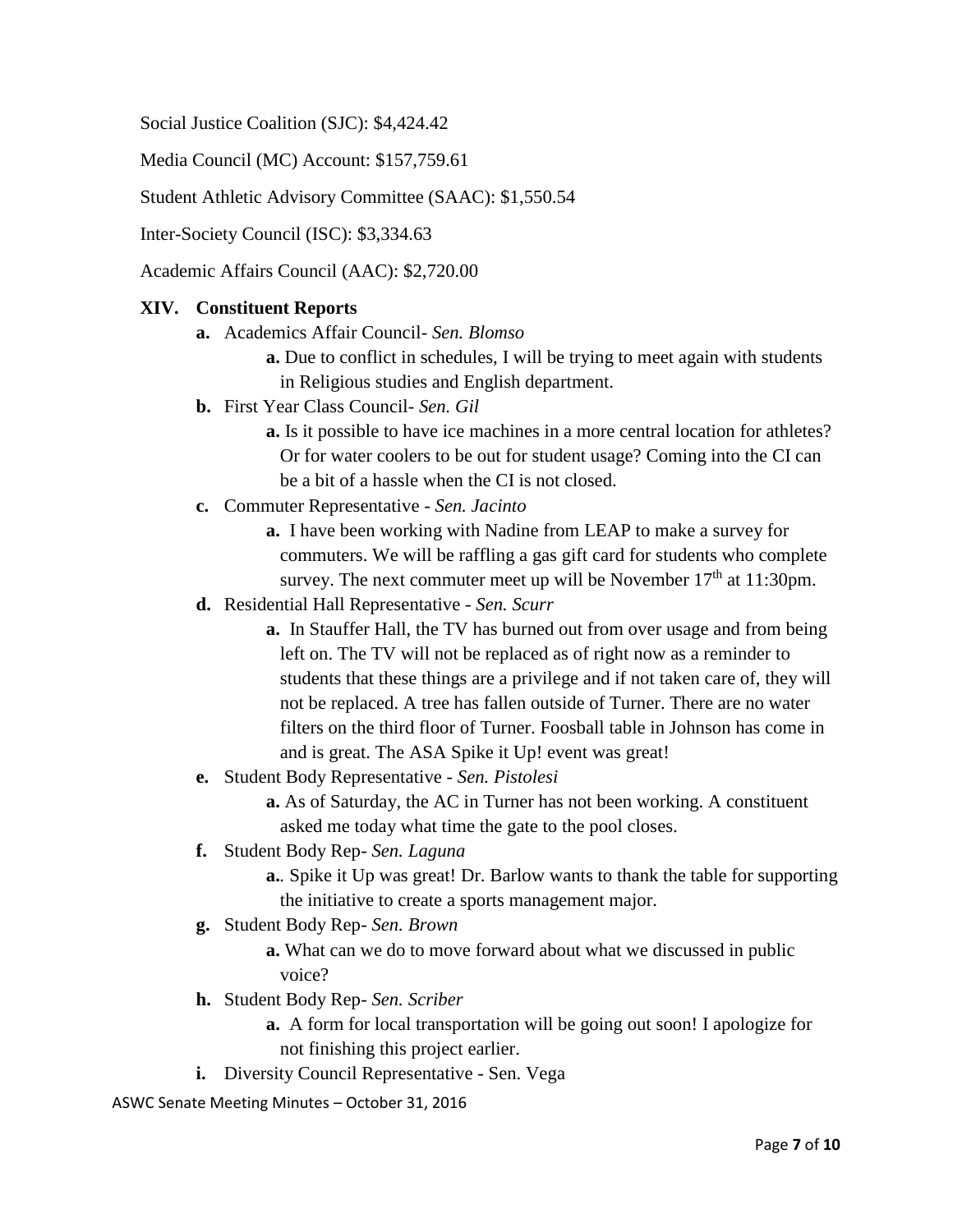**a.** BSU and ASA say thank you for support in their events. One of my constituents had an issue with where Disabilities is located. All the windows are see-through and there is thusly no privacy.

- **j.** Inter-Club Council Rep- *Sen. Bettridge*
	- **a.** . ICC next meeting will be November 17<sup>th</sup> at 4:30. Our last meeting was Friday October 28<sup>th</sup>.
- **k.** Social Justice Coalition *Sen. Wells*

**a.** SJC meeting will be November  $15<sup>th</sup>$  from 6-8pm. It is opened to the public and food will be provided. I have been getting a lot of good feedback from students as to what they would like to see SJC do on campus.

- **l.** Media Council Representative Sen. Boynton
	- **a.** QC is running an entire elections issue on Thursday. The entire paper will be on elections. VPS is working on Dub C Film Fest. The screening for the Film Fest will be on November 8th. We passed \$870 for a speaker for VPS, it will be arriving November 17th. Can we hire more work study students in the Spot to assist the staff members there? The ATM in the Spot is no longer there – where did it go?
- **m.** Student Athletic Advisory Committee Male Rep- *Sen. Angileri*
	- **a.** Absent
- **n.** Student Athletic Advisory Committee Female Rep- *Sen. Campos* **a.** Absent
- **o.** Inter-Society Council Male Rep- *Sen. Fossier*
	- **a.** Ionians are having their Crepes and Grapes fundraiser this Thursday! We are talking about how students with disabilities can participate in rush and pledging.
- **p.** Inter-Society Council Female Rep- *Sen. Chen*

**a.** Absent at time of report

#### **XV. Committee Reports**

- **a.** Administrative- Vice President Dueñas
	- a.I am working with all governing bodies on amending constitutions. This Sunday we will be having our training at 9am in Villalobos. 2-3 hours of the training will be focused on Senate by-laws and how Senate meetings are conducted. Homework is due Friday at 3:00pm!!
- **b.** Budget- Treasurer Heymans
	- a. There was no meeting today because there were no first readings. Two constituents came into the committee to ask about how to request funding and doing an EMS if you are not a part of an organization on campus.
- **c.** Campus Relations- Director Manning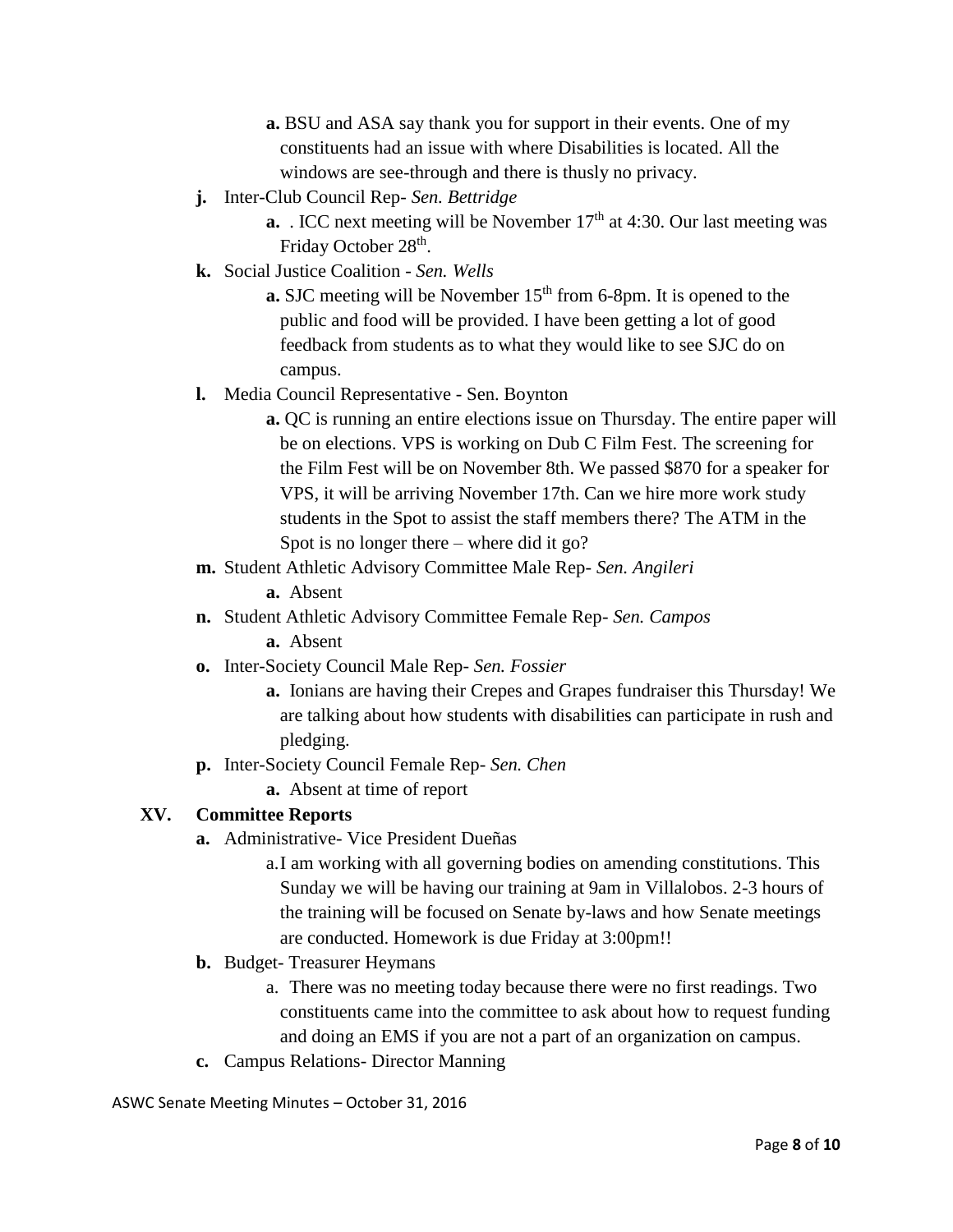- a. Meets at 6:30 every Wednesday in the Senate office. As events start happening on campus, we need more senator turn-out.
- **d.** Elections- Secretary Parviainen
	- a. Elections will be relatively dormant for the remainder of the semester so please reach out if you or your committee needs help with any projects!
- **e.** Program Board Program Board Director Marquez
	- a. Program Board was cancelled last week due to the stressful week we had with Homecoming. Not much will be happening on this end for the rest of the semester. Our main events will be held in the spring.
- **f.** Advocacy- President Rashid
	- a. Meets Fridays at 4pm. Last week we talked about the status of VPS. We also are a part of Title IX concerns and will be working with Whittier PD in the near future. This week in advocacy we have a long list of issues to cover.
- **g.** Culinary- Sen. Scriber
	- a. Culinary meets every Friday at 4:30 in the Senate office. Constituents have come to me about a missing ATM in the Spot – Dean Hartman is working on locating that. I am working with James Dial and Bon Appetit to find a new catering manager. There have been several complaints about how events with catering have been handled. Nadine from LEAP came to me about a form that would negate Bon Appetit catering, to use an outside caterer. The forms are very similar to an EMS form, but will be working with James Dial on how to enact those forms.

#### **h.** Environmental- Rep. McMurray

- a. Many people are checking in to the Standing Rock protest in North Dakota. There are many ways in which you can support this issue such as sending care packages and donating money. I am working with James Dial on receiving a discount for students who use reusable cups for drinks at the Spot. We conducted a food waste audit last week.
- b.We had two separate stations for liquid and food waste. On Tuesday, 162.5 lbs. of solid food waste were collected in three hours. 66.1 lbs. of liquid waste were collected. On average, each person wasted 12.19 oz. of food. This is almost enough food to fill a red solo cup. There were 17 untouched exhibition salads. On Thursday, 206.25 lbs of solid food waste were collected. 66.1 lbs. of liquid waste was collected. 50lbs. of food was wasted per session than last semester's audit. It is possible that first year students are not sure how the CI works. Napkin usage is at an all-time high.